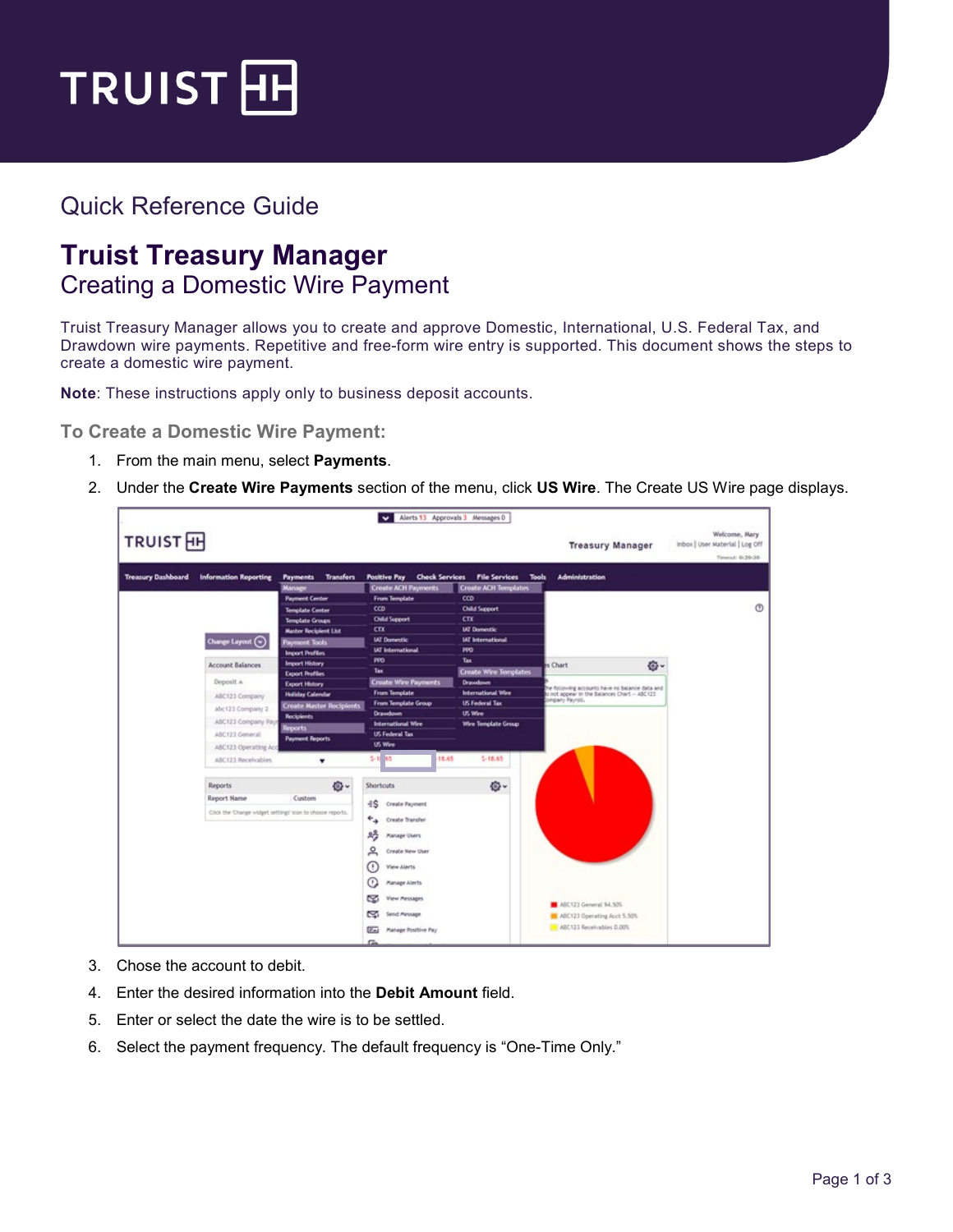## **Truist Treasury Manager:** Creating a Domestic Wire Payment Quick Reference Guide

| <b>Create US Wire Payment</b>                  |                                                                                                                      |  |
|------------------------------------------------|----------------------------------------------------------------------------------------------------------------------|--|
| Use this page to create a new US wire payment. |                                                                                                                      |  |
|                                                |                                                                                                                      |  |
|                                                |                                                                                                                      |  |
|                                                |                                                                                                                      |  |
|                                                |                                                                                                                      |  |
|                                                | * Required                                                                                                           |  |
| Payment Information                            |                                                                                                                      |  |
|                                                | Acct Number - Acct Nickname                                                                                          |  |
| Debit Account *                                | Select a Debit Account<br>$\checkmark$                                                                               |  |
| Debit Amount *                                 |                                                                                                                      |  |
| Value Date *                                   | 目<br>11/09/2021                                                                                                      |  |
| Frequency                                      | O One-Time Only                                                                                                      |  |
|                                                | $O$ Recurring                                                                                                        |  |
| Sender's Reference                             |                                                                                                                      |  |
|                                                |                                                                                                                      |  |
| <b>Reference for Recipient</b>                 |                                                                                                                      |  |
| <b>Details of Payment</b>                      | <b>Add Another Line</b>                                                                                              |  |
| <b>Ordering Customer</b>                       | <b>Select Existing</b><br><b>Create New</b>                                                                          |  |
| $\Box$ Recipient Information                   |                                                                                                                      |  |
|                                                |                                                                                                                      |  |
| Recipient *                                    | Select Existing<br><b>Create New</b>                                                                                 |  |
| $\Box$ Options                                 |                                                                                                                      |  |
|                                                |                                                                                                                      |  |
| <b>Routing Instructions</b>                    | Add intermediary bank                                                                                                |  |
|                                                | Add receiving bank                                                                                                   |  |
|                                                | Add bank to bank information                                                                                         |  |
| Workflow                                       | Save as template                                                                                                     |  |
|                                                |                                                                                                                      |  |
|                                                | Approve on submit                                                                                                    |  |
|                                                | Cancel<br>Continue                                                                                                   |  |
|                                                |                                                                                                                      |  |
|                                                | Wire Transfer Policy : Wire transfers submitted after 6:00 p.m. ET will be processed the next business day. US Feder |  |

- 7. You may enter reference information in the **Sender's Reference** and **Reference for Recipient** fields if desired.
- 8. If choosing a recipient you have already created, click the **Select Existing** button.

**Note:** If you needed to create a new recipient, you would click the **Create New** button.

- 9. The Select Recipient dialog displays. Click the **Select** button for the desired recipient.
- 10. In the Routing Instructions section of the page, you may choose to add Routing Instructions or save this payment as a template.

**Note**: wire payments with an international beneficiary bank will be treated as an international wire transaction for billing purposes.

11. Click the **Continue** button. The Preview US Wire Payment page displays.

| Preview US Wire Payment         |                                                                       |
|---------------------------------|-----------------------------------------------------------------------|
|                                 | * Required                                                            |
| <b>Payment Information</b>      |                                                                       |
|                                 |                                                                       |
| <b>Debit Account</b>            | 3334567891234 - ABC123 Company Payroll                                |
| <b>Debit Amount</b>             | 1,000.00 USD                                                          |
| <b>Value Date</b>               | 11/18/2021                                                            |
| Send Date                       | 11/18/2021                                                            |
| Frequency                       | One-Time Only                                                         |
| Sender's Reference              | Payroll                                                               |
| <b>Reference for Recipient</b>  | Payroll                                                               |
| <b>Details of Payment</b>       | Payroll week of 11/01/21                                              |
| <b>Ordering Customer</b>        |                                                                       |
| <b>Recipient Information</b>    |                                                                       |
|                                 |                                                                       |
| Recipient                       | Thomas Jones                                                          |
|                                 | Account Number 2222222                                                |
| <b>Recipient Bank</b>           | <b>BANK OF NEW YORK</b>                                               |
|                                 | ABA (Wire) 021908288<br><b>ORISKANY</b>                               |
|                                 | ORISKANY NY UNITED STATES                                             |
|                                 |                                                                       |
| <b>Options</b>                  |                                                                       |
| <b>Intermediary Bank</b>        |                                                                       |
| <b>Receiving Bank</b>           |                                                                       |
| <b>Bank to Bank Information</b> |                                                                       |
| Save as Template No             |                                                                       |
|                                 |                                                                       |
|                                 | Cancel<br>Submit and Create Another<br>Submit Payment<br>Edit Payment |